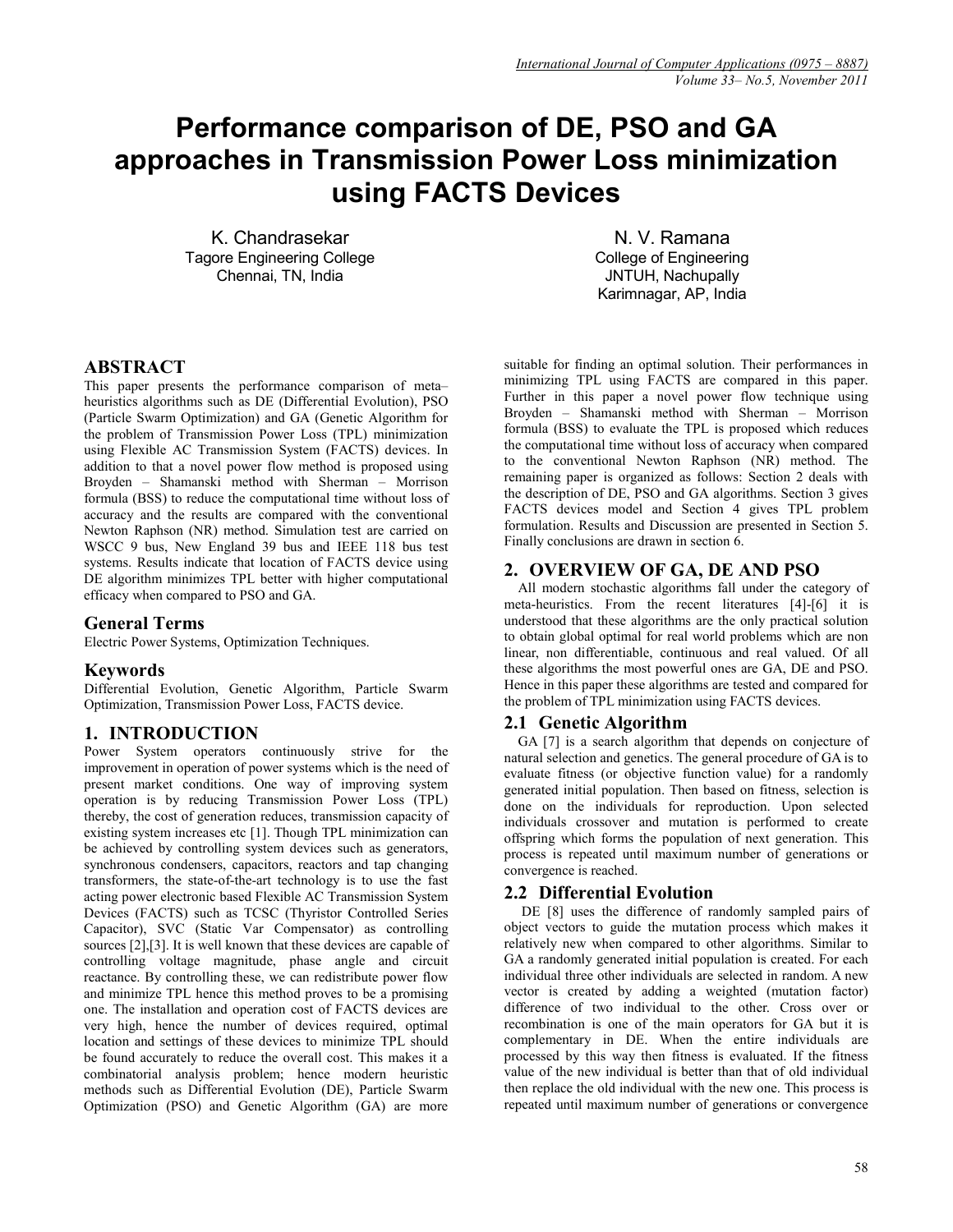is reached.

#### **2.3 Particle Swarm Optimization**

PSO [9] algorithm is based on the social behavior of birds. In this algorithm, initially a random population is created. Every individual known as particle is assigned a velocity and a small social network. For all particles, fitness or objective function values are evaluated. Based on fitness unlike GA, PSO doesn't have crossover/mutation, but the personal optimal for each individual, global optimal in the complete population and neighborhood optimal found by the neighbors of each individual are saved to update velocity and position for each individual. This process is repeated until either maximum generations or convergence is reached.

# **3. FACTS DEVICE MODEL**

Though there are many FACTS devices, commercially available devices such as TCSC (Thyristor Controlled Series Capacitor) and SVC (Static Var Compensator) alone are considered in this paper. Steady state model of these devices from [10-13] are considered.



Fig 1.Schematic diagram of TCSC



Fig 2.Variable Reactance representation of TCSC



Fig 3. Schematic diagram of SVC Fig 4. Variable Susceptance representation of SVC

Figure 1 shows the schematic diagram of TCSC. This device may have either inductive compensation or capacitive compensation with a limit of −0.5*XL* to +0.5*XL* respectively and is connected in series with the transmission line. Hence it is represented as a variable reactance representation of the transmission line as shown in Figure 2.

Figure 3 shows the schematic diagram of SVC. It is connected in shunt, generally to any load bus. It may have either inductive or capacitive compensation with a limit of −100 Mvar to +100 Mvar respectively. Figure 4 shows the variable susceptance representation of SVC.

## **4. PROBLEM FORMULATION**

The objective function for minimizing TPL in a power system is given as

$$
\min(P_{loss}) = \min\left(\text{real}\left(\sum_{k=1}^{N_L} (S_{k,ij} + S_{k,ji})\right)\right) \tag{1}
$$

Where

 $(S_{k, ij} + S_{k, ji})$  is the total complex power flowing in the line 'k'

 $S_{k,ij}$  is the complex power flowing from bus 'i' to 'j'

 $S_{k,ji}$  is the complex power flowing from bus 'j' to 'i'

*NL* is the total number of transmission lines

Subject to

$$
P_{Gi} - P_{Di} - \sum_{j=1}^{n} P_{lossy} = 0 \tag{2}
$$

$$
Q_{Gi} - Q_{Di} - \sum_{j=1}^{n} Q_{lossy} = 0
$$
\n(3)

$$
V_{i \min} \le V_i \le V_{i \max} \tag{4}
$$

$$
S_{ij} = S_{ij} \max \tag{5}
$$

$$
P_{Gi} \leq P_{Gi \max} \tag{6}
$$

# **4.1 Power Flow using BSS method**

In general, an NR method finds the value of  $x'$  iteratively such that

$$
F(x) = 0 \tag{7}
$$

In the iterative process, say in  $m^{th}$  iteration 'x' is updated as given below

$$
x^{m+1} = x^m - \Delta x \tag{8}
$$

and 
$$
\Delta x = -(J^m)^{-1} F(x^m)
$$
 (9)

where  $J^m$  is the Jacobian matrix.

The Quasi–Newton BSS method [14] belongs to the class of two step iteration which differentiates it from the conventional Broyden's method [15]. Let us consider the (1) which has to be solved iteratively using BSS method. In the first iteration  $x^0$  is chosen as in the case of NR method, then  $w^0$  is calculated as given below

$$
w^0 = -(J^0)^{-1} F(x^0)
$$
 (10)

Using (10)  $v^0$  is updated as

$$
v^0 = x^0 + w^0 \tag{11}
$$

this is the first step iteration. Using  $(11)$   $s^0$  is computed as  $s^{0} = -(J^{0})^{-1}F(v^{0})$  (12)

Then with the value of  $s^0$  and  $v^0$ ,  $x^1$  is updated using

$$
x^{1} = v^{0} + (M - C \|\mathbf{s}^{0}\|^{2})\mathbf{s}^{0}
$$
 (13)

which is the second step iteration. Here  $M$ ,  $C$  and  $\alpha$  are the real variables defined in [15], where the role of *M* is to increase the rate of convergence,  $C$  and  $\alpha$  keeps the new iteration in the convergence region.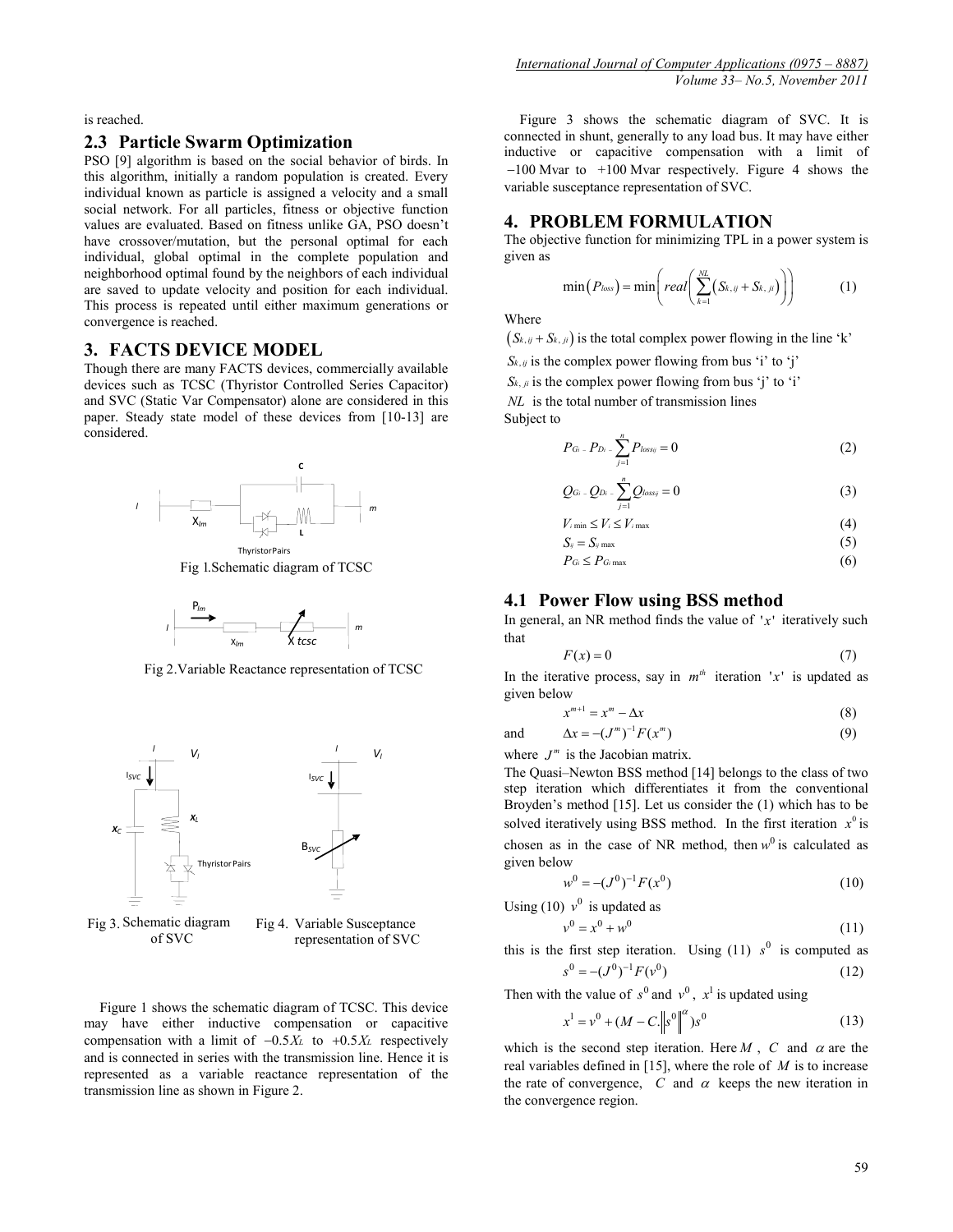From the second iteration the above procedure is repeated by replacing the Jacobian matrix  $' J'$  with an equivalent matrix  $'$  $\overrightarrow{A}$  ' which is defined at the m<sup>th</sup> iteration as given below

 $A^m = A^{(m-1)} + [\Delta F(x) - A^{m-1}(\Delta x)]$  (14)

where

$$
\Delta F(x) = F(x^m) - F(x^{m-1})\tag{15}
$$

$$
\Delta x = x^m - x^{m-1} \tag{16}
$$

This reduces the number of functional evaluations to 'n' from  $n^2 + n'$  when compared to the case of NR method but makes the convergence of BSS as super linear when compared to quadratic convergence of NR method.

Further in NR there are  $n<sup>3</sup>$  arithmetic operations for computing the inverse of  $A^m$  matrix. It can be reduced to  $n^2$ operations in BSS method by using the Sherman Morrison formula as

$$
(Am)-1 = \frac{[A(m-1)]^{-1} + U}{\Delta xT [Am-1]^{-1} \Delta F(x)}
$$
(17)

Where

$$
U = \{ \Delta x - [A^{m-1}]^{-1} \Delta F(x) \} \ast \{ \Delta x [A^{m-1}]^{-1} \}
$$
 (18)

In a normal power flow, the quadratic convergence and the implementation of sparsity technique in NR method proves to be superior to BSS method which has super linear convergence. When it comes to the problem of TPL minimization with FACTS using optimization algorithms, where power flow is solved repeatedly, which involves multiple Jacobian computations and inverses, in this process computation using BSS method is faster when compared to NR method.

The algorithm to minimize TPL with FACTS using the optimization algorithm is given below

- *Step 1:* Read the population size, number of generations, power flow data etc.
- *Step 2:* Initialize population.
- *Step 3:* Set counter for number of generations.<br>*Step 4:* Set counter for number of individuals.
- *Step 4:* Set counter for number of individuals.<br>*Step 5:* From each individual obtain the value
- From each individual obtain the values of settings and location of FACTS devices and incorporate these changes in the power flow data.
- *Step 6:* Solve power flow using BSS method.
- *Step 7:* Evaluate fitness using (1). Check whether fitness is evaluated for all individual If YES then GO TO *Step 8* else increment the counter for individuals and GO TO *Step 5*.
- *Step 8:* Check for convergence or maximum generations reached. If YES then GO TO *Step 10* else GO TO *Step 9*.
- *Step 9:* Perform operations on the individuals. Generate new populations. GO TO *Step 4*.
- *Step 10:* Print the optimal values of decision variables and STOP.

## **5. RESULTS AND DISCUSSION**

Comparison of the optimization methods DE, PSO and GA to minimize TPL in presence of FACTS device is presented in this section. The control parameter values [6] for all the optimization algorithms are given below

- DE: population=30, generations=300, differentiation factor randomly between=-1.5 to 1.5, crossover probability=0.95.
- PSO: population=30, generations=300, cognitive learning

factor=2, cooperative factor=2, social learning factor=0.5, inertial constant=0.5 and number of neighbors=5.

• GA: real coded, population=30, generations=300, crossover probability=0.5, mutation probability=0.1.

Two different procedures for TPL evaluation are used, the conventional procedure with power flow using NR method with sparsity technique and the proposed method i.e. power flow using BSS method. The effectiveness of the proposed methodology is illustrated using the WSCC 9 bus, New England 39 bus and IEEE 118 bus test system. The power flow data for the test system are considered from [16]-[18]. The base MVA for the load flow is assumed to be 100. Only one TCSC and one SVC are considered for placement at a time. The limits  $X<sub>TCSC</sub>$  of TCSC device is considered as  $-0.5X_L$  to  $+0.5X_L$  and  $Q_{SVC}$  of SVC device is -100 Mvar to +100 Mvar, where  $X_L$  is the reactance of the transmission line in which TCSC is installed. The values of M, C and  $\alpha$  for BSS method [14] is taken as 2, 1 and 0.1 respectively for all the test system. Load flow programs are executed in MATLAB using modified MATPOWER [18] coding in INTEL core 2 Duo CPU T5500@ 1.66 GHz processor under Windows XP professional operating system.

## **5.1 WSCC 9 Bus test system**

This test system consists of 3 generators and 9 transmission lines. The base load in the system is 335.33 MVA and the TPL without FACTS device is 4.954 MW.

**Table 1. WSCC 9 bus system with FACTS device**

| Parameters    |             | DE         | <b>PSO</b> | GA         |
|---------------|-------------|------------|------------|------------|
| <b>FACTS</b>  | <b>TCSC</b> | Line $3-6$ | Line $3-6$ | Line $7-8$ |
| device        | <b>SVC</b>  | Bus 9      | Bus 9      | Bus 9      |
| <b>CPU</b>    | <b>NR</b>   | 88.705     | 93.929     | 91.482     |
| time<br>(sec) | <b>BSS</b>  | 86.052     | 92.198     | 89.559     |
| TPL (MW)      |             | 4.7220     | 4.7220     | 4.7287     |

The TPL with FACTS device using DE, PSO and GA is shown in Table 1. As shown in Table 1, for a given optimization method the value of TPL is same either with NR or with BSS method but the CPU time for BSS method is less when compared to NR method. Using DE or PSO the FACTS device SVC is placed at Bus 9 with  $Q_{\text{syc}}$ =46.85 Mvar and TCSC in line 3-6 with  $X_{t\text{csc}}=0.5$  p.u. hence the TPL is 4.722 MW which is 4.91 % less than the base TPL. Whereas using GA, SVC is placed at Bus 9 with  $Q<sub>src</sub>=46.85$  Mvar and TCSC in line 7-8 with  $X_{tsc} = -0.1$  p.u and the TPL is 4.7287 MW which is only 4.78 % less than the base TPL value. From Table 1 it is also understood that the CPU time for DE (BSS method) is 7.14 % and 4.07 % less when compared to PSO (BSS method) and GA (BSS method) respectively.

#### **5.2 New England 39 Bus test system**

This test system consists of 10 generators and 46 transmission lines. The base load in the system is 6310 MVA and the TPL without FACTS device is 42.74MW.

**Table 2. New England 39 bus system with FACTS device**

| Parameters |  |                     |                     |                     |
|------------|--|---------------------|---------------------|---------------------|
| Δ(         |  | $26-27$<br>$1n\rho$ | $26-27$<br>$1n\rho$ | $16-27$<br>$1n\rho$ |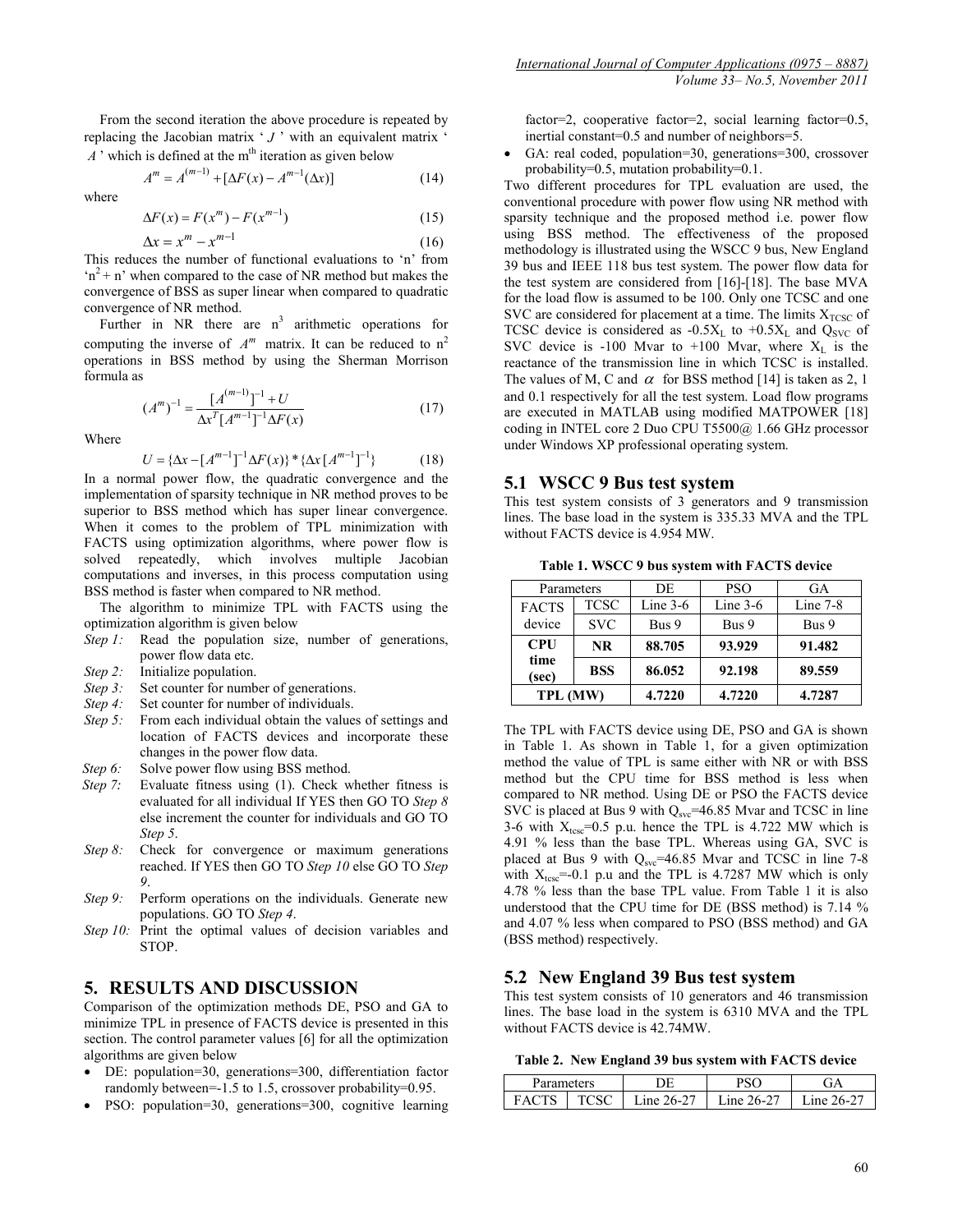| device        | <b>SVC</b> | Bus $15$ | Bus $15$ | Bus 8   |
|---------------|------------|----------|----------|---------|
| <b>CPU</b>    | NR.        | 135.281  | 145.762  | 143.692 |
| time<br>(sec) | <b>BSS</b> | 122.456  | 128.301  | 126.74  |
| TPL (MW)      |            | 41.823   | 41.823   | 41.842  |

The TPL with FACTS device using DE, PSO and GA is shown in Table 2. As shown in Table 2, for a given optimization method the value of TPL is same either with NR or with BSS method but the CPU time for BSS method is less when compared to NR method. DE locates SVC at Bus 15 with  $Q_{\text{svc}}$ =100 Mvar and TCSC at line 26-27 with  $X_{t\text{csc}}$ =-0.5 p.u. hence the TPL value is 41.823 MW which is 2.192 % less when compared to the base TPL value. PSO finds the same global optimal point similar to DE as shown in Table 2, but the CPU time for DE (BSS method) is 4.77 % less when compared to PSO (BSS method). Whereas using GA, SVC is placed at Bus 8 with  $Q_{\text{syc}}$  =100 Mvar and TCSC at line 26-27 with  $X_{\text{tesc}}$ =-0.5 p.u. and the TPL is 41.842 MW which is only 2.146 % less than the base TPL value. Further from Table 2 it is evident that the CPU time for DE (BSS method) is 3.5 % less when compared to GA (BSS method).

#### **5.3 IEEE 118 Bus test system**

This test system consists of 54 generators and 186 transmission lines. The base load in the system is 4479.1 MVA and the TPL without FACTS device is 132.862 MW.

| Parameters                  |             | DE             | <b>PSO</b> | GA         |
|-----------------------------|-------------|----------------|------------|------------|
| <b>FACTS</b>                | <b>TCSC</b> | Line 38-65     | Line 38-65 | Line 38-65 |
| device                      | <b>SVC</b>  | <b>Bus 102</b> | Bus $51$   | Bus $17$   |
| <b>CPU</b><br>time<br>(sec) | <b>NR</b>   | 460.96         | 493.67     | 484.06     |
|                             | <b>BSS</b>  | 264.51         | 287.72     | 281.31     |
| TPL (MW)                    |             | 130.38         | 130.53     | 130.55     |

**Table 3. IEEE 118 bus system with FACTS device**

The TPL with FACTS device using DE, PSO and GA is shown in Table 3. Using DE, SVC at Bus 102 with  $Q_{\text{syc}} = 40$  Mvar and TCSC at line 38-65 with  $X_{t\text{csc}}$ =-0.5 p.u. are placed which gives a TPL value of 130.38 MW which is 2.192 % less when compared to the base TPL value. Similarly PSO places SVC at Bus 51 with  $Q_{\text{syc}}$  =17.85 Mvar and TCSC at line 38-65 with  $X_{\text{tesc}}$ =-0.5 p.u hence with a TPL of 130.53 MW. Whereas using GA, SVC is placed at Bus 17 with  $Q_{\text{syc}} = -47.79$  Mvar and TCSC at line 38-65 with  $X_{tcs}$ =-0.5 p.u. with TPL as 130.55 MW. From Table 3 it is evident that DE fetches global optimal value when compared to PSO or GA. Further the CPU time of DE is 8.77 % and 6.35 % less when compared to the CPU times of PSO and GA respectively.

### **6. CONCLUSION**

The overall comparison of DE, PSO and GA for the problem of TPL minimization using FACTS devices is presented. The comparison is done based on the location of FACTS devices in standard test systems such as WSCC 9 bus, New England 39 bus and IEEE 118 bus. Results indicate that with the placement of FACTS device using DE, PSO or GA there is a considerable

reduction in TPL and the CPU time reduces when BSS method is used with the optimization algorithm when compared to NR method. In all the test systems considered DE outperforms PSO and GA in finding optimal value as well as in computational efficacy. Further the percentage reduction in CPU time using DE (BSS method) increases with the increase in size of power system.

## **7. REFERENCES**

- [1] Mamandur K. R. C, Chenoweth R. D. "Optimal Control of Reactive Power Flow for Improvements in Voltage Profiles and for Real power Loss Minimization", IEEE Trans. Power Apparatus and Syst., Vol. 100, no. 7, pp. 3185 – 3194, Jul. 1981.
- [2] Bagriyanik F. G, "Power Loss Minimization using Fuzzy Multi Objective formulation and Genetic Algorithm", IEEE Bologna Power Tech Conference, June 23-26, 2003.
- [3] Wenjuan Zhang, Fangxing Li and Leon M Tolbert "Review of Reactive Power Planning: Objectives Constraints", IEEE Trans. Power Syst., Vol. 22, no. 4, pp. 2177 – 2186, Nov 2007.
- [4] Xin-She Yang, "Engineering Optimization An Introduction to Metaheuristic Applications" John Wiley & Sons, Hoboken, New Jersy, 2010.
- [5] K Y Lee, M.A. El-Sharkawi, "Modern Heuristic Optimization Techniques" IEEE press and Wiley – InterScience, New Jersy, 2008.
- [6] Rody P S Oldenhuis, "Trajectory Optimization of a mission to the Solar Bow shock and minor planets", MSc thesis report, Delft University of Technology, Netherlands, Jan 2010.
- [7] Goldberg D.E. 1989, "Genetic Algorithms in Search, Optimization, and Machine Learning", Kluwer Academic Publishers, Boston, 1989
- [8] Storn, R. and Price, K., "Differential Evolution a Simple and Efficient Heuristic for Global Optimization over Continuous Spaces," Journal of Global Optimization, Vol. 11, pp. 341–359, 1997.
- [9] Kennedy, J. and Eberhart, R. C., "Particle swarm optimization," Proceedings of IEEE International Conference on Neural Networks, pp. 1942–1948, 1995.
- [10] S. Gerbex, R. Cherkaoui, A.J. Germond, Optimal Location of Multitype FACTS Devices in a Power System by Means of Genetic Algorithms, IEEE Trans. Power Syst., vol. 16, no. 3, August 2001, pp. 537-544.
- [11] S. Gerbex, R. Cherkaoui, and A. J. Germond, Optimal Location of FACTS Devices to Enhance Power System Security, IEEE Bologna Power Tech Conference, Bologna, Italy, June 2003, 3, pp. 23-26.
- [12] N. V. Ramana and K. Chandrasekar, Multi Objective Genetic Algorithm to mitigate the composite problem of TTC, Voltage Stability and Transmission loss minimization, 39th IEEE North American Power Symposium, New Mexico, 2nd October 2007, USA.
- [13] Wang Feng, and G. B. Shrestha, Allocation of TCSC devices to optimize Total Transfer capacity in a